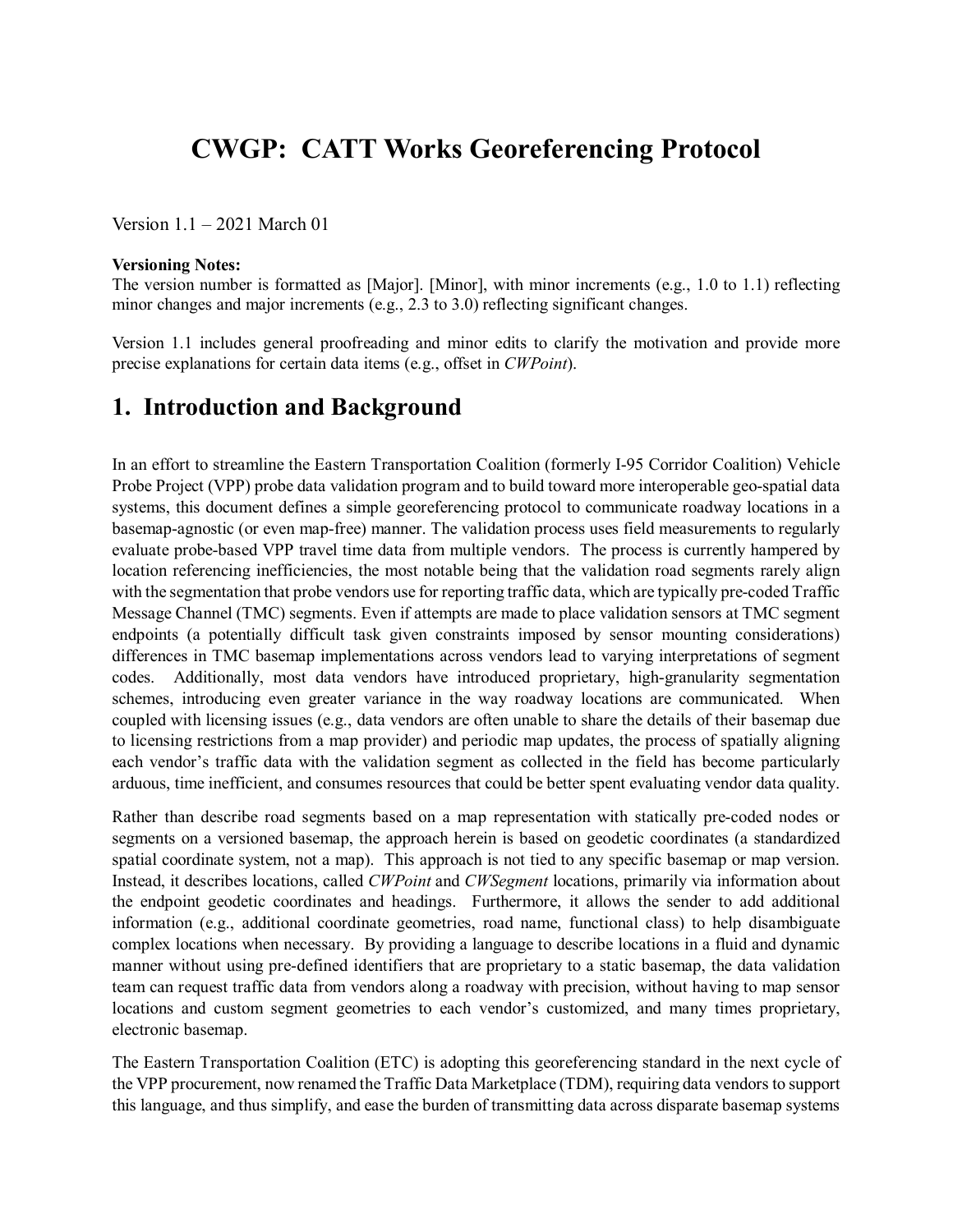which will allow the validation program to regain efficiency. This protocol is a useful langue for exchanging location information, and is open for any organization to adopt beyond just the TDM. The purpose is not to replace static map encoding, but to ensure that data from any such static encoding basemap system can easily and seamlessly be communicated to other mapping systems independent of any map representation.

The CWGP protocol shares similarities with the OpenLR protocol (https://www.openlrassociation.com/openlr-association.html) which is an open source georeferencing protocol supported by industry, particularly in European markets, for dynamic location referencing. The CWGP differs is that it is lighter to implement, constrained in use cases, simpler, and in human-readable format.

# **2.0 CATT Works Georeferencing Protocol (CWGP) Concepts**

At a high level, CWGP seeks to provide a basic mechanism for communicating roadway locations, specifically segments and points, in a simple and basemap-agnostic (or even basemap free) manner. Through this protocol, researchers, transportation agencies, and industry can talk and exchange information about the same roadway locations without the overhead of managing a mutually versioned basemap. The key goals are as follows:

- Describe locations primarily via geodetic coordinates and headings with minimal attributes
- Provide optional fields to assist when location coordinates alone are insufficient to disambiguate complex locations or roadway geometries. Additional information is encouraged, but not required.
- Describe locations with sufficient detail and in human readable, compact format (compression and low bandwidth considerations are not the primary motivation)
- There are no requirements on either the sender or receiver's basemaps (or that they even possess a static basemap) other than the requirement that any such maps are accurately geo-referenced to the earth. Basemaps may be routable or non-routable.
	- *Sender*: should be able to use known geodetic coordinate locations or basic GIS tools to encode such locations to request or communicate data, along with (optional) attribute fields
	- *Receiver*: free to associate the locations with its own internal basemap however desired (e.g., GIS conflation, map matching algorithms, etc.) In the high majority of cases simply latitude/longitude/heading information will be sufficient to uniquely identify roadway segments and points.

The purpose of this protocol is not to communicate roadway geometry to a level of fidelity to transmit/recreate a complete geometry of a roadway network. Rather, the perspective for use is that of a roadway/highway engineer or planner that requires a concise and compact method to clearly communication location of road segments and roadway point locations without having the overhead associated with map representations. The protocol is detailed enough to allow road crews to precisely locate points and segments in the field with simple GPS equipment. It is also detailed enough that any office personnel could identify the location or segments precisely on an electronic basemap with minimal effort, and without ambiguity.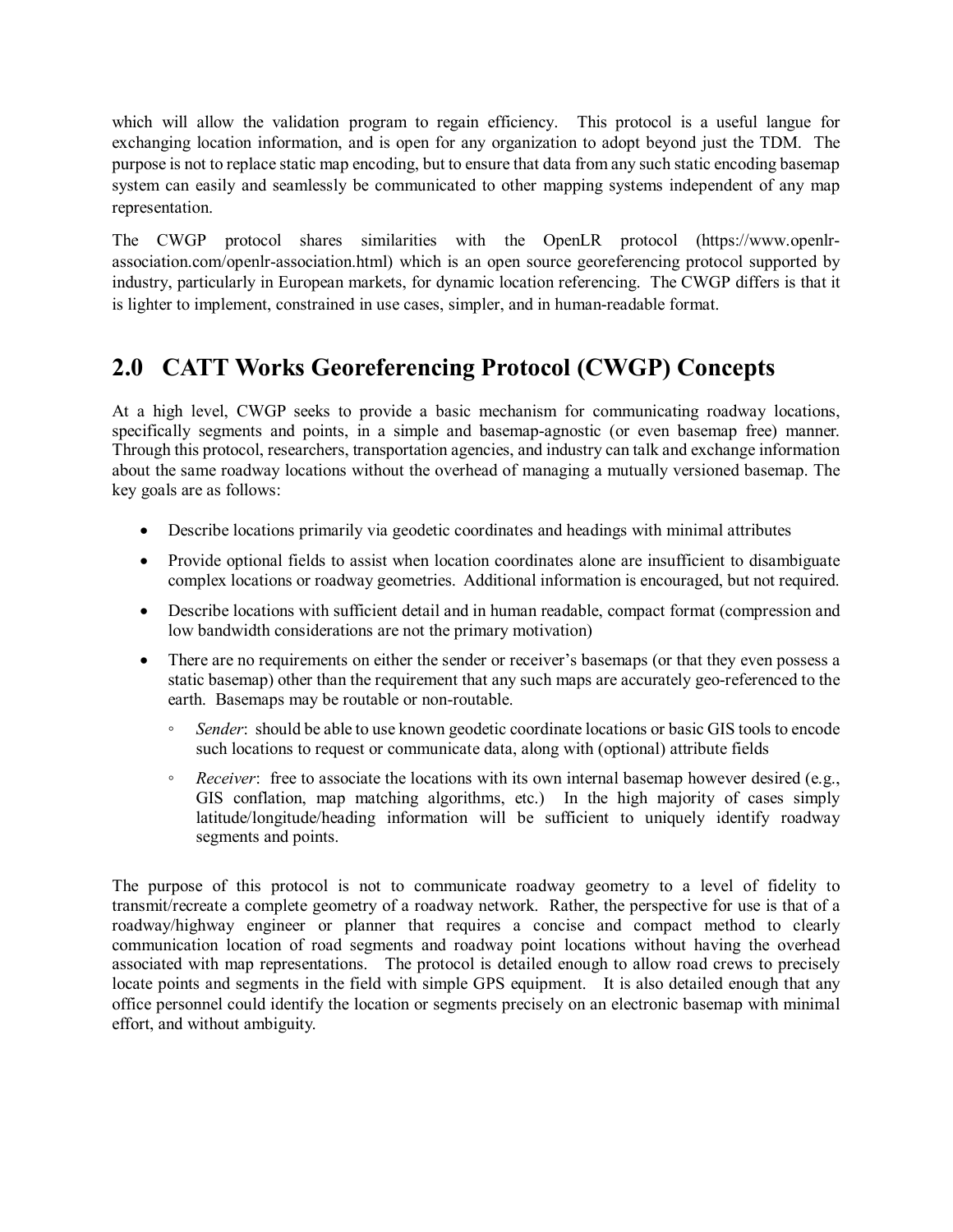## **3.0 CWGP Data Elements**

This section defines two basic data elements at the conceptual level, *CWPoint* and *CWSegment*. It is important to keep in mind that this CWGP protocol was developed with the initial and primary use case of supporting validation exercises currently in process with the Eastern Transportation Coalition (ETC), and thus the authors' goal was to create a protocol with as much pliability as possible to serve that particular role based on experience of running a multi-vendor validation program over the past few years. It is not intended as a stand-alone map representation, but rather as a shorthand notation to precisely communicate segment and point locations between and between two entities operating with different electronic basemaps.

The two data items defined are the *CWPoint* and *CWSegment*. *CWSegment* is defined first, as this is the used most often within the ETC Vehicle Probe Project (VPP) validation process. *CWPoint* is also defined in anticipation of validation exercises for volume data in the next iteration of the VPP to move forward in 2021. Note that the "CW" prefix refers to "Catt Works" in Catt Works Georeferencing Protocol, and this naming convention – typically presented in italics - is used to differentiate data elements from the use of "point" and "segment" in the common vernacular.

Lastly, this generalized attribute table is presented conceptually to convey the information intended for *CWPoint* and *CWsegment*. These conceptual definitions reflect the data order and technical-structure of the implementation method. The following sections will convey and give examples for this protocol implemented with such data file protocols such as Comma Separated Variables (CSV) (and extensible markup language (XML) in the future). The freedom and flexibility to define the attributes may vary with implementation type.

### **3.1 CWSegment**

*CWSegment* is used to describe linear sections along a roadway and communicate segment-based traffic data (e.g., travel time, space-mean speed). Minimally, a *CWSegment* must include a beginning and ending point and heading vectors to communicate location and directionality at both start and end locations (see Figure 1 below). When road systems are more complex, such as in more highly urbanized areas, additional attributes may be needed when the spatial location precision and heading at the endpoints are insufficient alone to uniquely identify the intended segment.



**Figure 1:** *CWSegment* **geometry defined between points A and B.**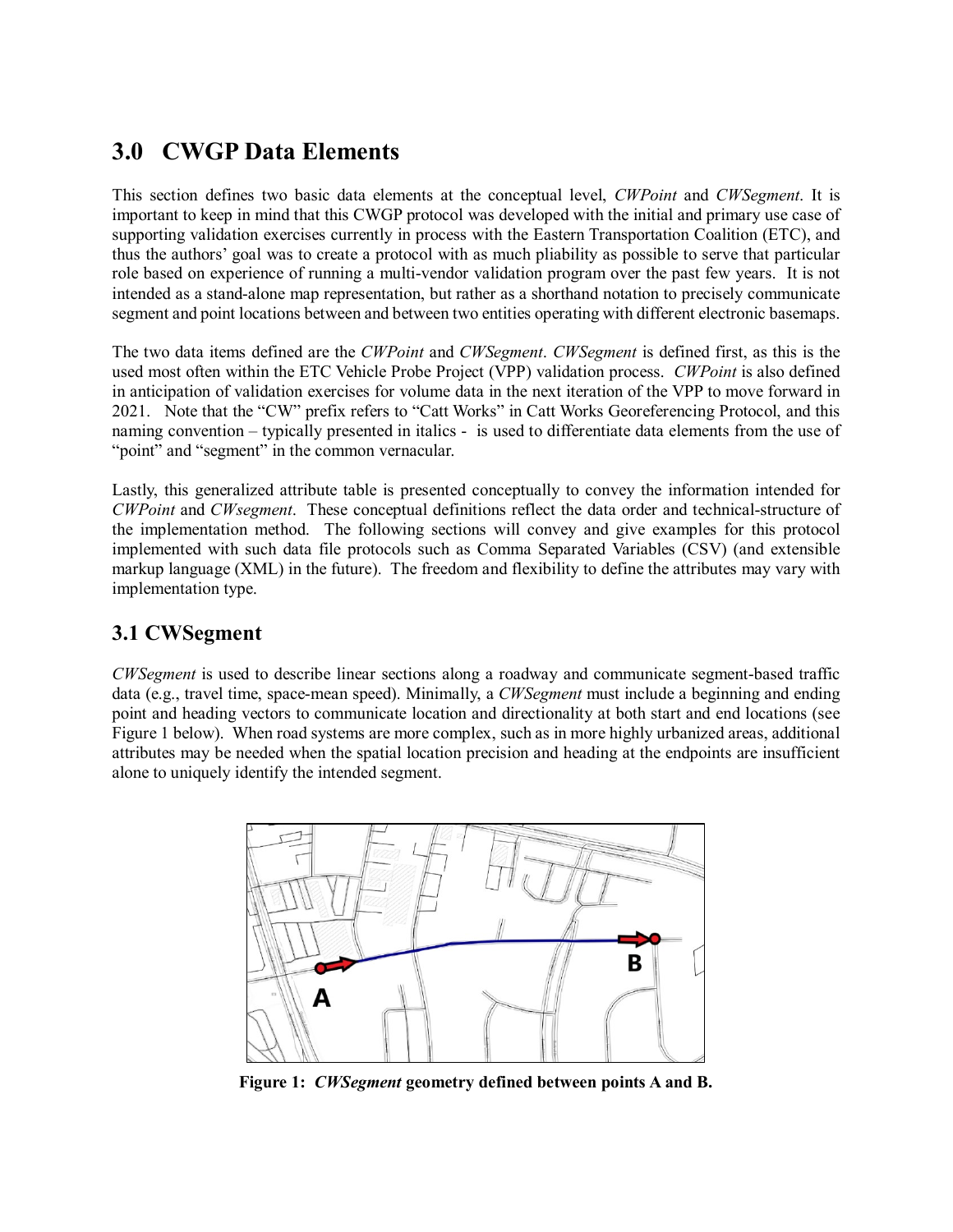| <b>ATTRIBUTE</b>                                                                                                                                                                                                                                                                                                                                                                                                                                                                                                                         | <b>DESCRIPTION</b>                                                                                                                                                                                                                                                                                                                                                                   |  |  |  |
|------------------------------------------------------------------------------------------------------------------------------------------------------------------------------------------------------------------------------------------------------------------------------------------------------------------------------------------------------------------------------------------------------------------------------------------------------------------------------------------------------------------------------------------|--------------------------------------------------------------------------------------------------------------------------------------------------------------------------------------------------------------------------------------------------------------------------------------------------------------------------------------------------------------------------------------|--|--|--|
|                                                                                                                                                                                                                                                                                                                                                                                                                                                                                                                                          | <b>Required</b>                                                                                                                                                                                                                                                                                                                                                                      |  |  |  |
| <b>Unique Identifier</b>                                                                                                                                                                                                                                                                                                                                                                                                                                                                                                                 | A unique textual or numeric identifier for the segment.                                                                                                                                                                                                                                                                                                                              |  |  |  |
| A geo coordinate value (comprised of latitude and longitude) that defines the<br>beginning position (A), which is the start point (upstream starting point) of the<br>roadway segment, and the ending position (B), which is the end point (downstream<br>Geo Coordinate A, B<br>ending point) of the roadway segment. Each geo coordinate uniquely identifies a<br>point on the centerline of the roadway (or centerline of a group of lanes in the case<br>of a divided road). Longitude and latitude are measured in decimal degrees. |                                                                                                                                                                                                                                                                                                                                                                                      |  |  |  |
| Heading A, B                                                                                                                                                                                                                                                                                                                                                                                                                                                                                                                             | The heading at point A communicates the direction a vehicle is pointing (or<br>traveling) when it departs from Position A – the start point of the segment. Likewise,<br>the heading at point B communicates the direction a vehicle is pointing (or traveling)<br>when it arrives at Position $B$ – the end point of the segment.                                                   |  |  |  |
|                                                                                                                                                                                                                                                                                                                                                                                                                                                                                                                                          | Heading is measured in degrees ranging from 0-360, where 0 degrees is North, 90<br>degrees is East, 180 degrees is South, and 270 degrees is West. For example, if the<br>heading is 45 degrees it means that a vehicle is pointing (or traveling) North-East<br>direction.                                                                                                          |  |  |  |
|                                                                                                                                                                                                                                                                                                                                                                                                                                                                                                                                          | <b>Optional</b>                                                                                                                                                                                                                                                                                                                                                                      |  |  |  |
| <b>Geo Coordinate(s)</b><br>[Interim]                                                                                                                                                                                                                                                                                                                                                                                                                                                                                                    | If geo coordinate endpoints A and B are not adequate to uniquely describe the path<br>from A to B, one or more interim geo coordinate points can be provided. Each geo<br>coordinate value must contain a set of geo-coordinate (longitude, latitude) values                                                                                                                         |  |  |  |
| Heading(s) [Interim]                                                                                                                                                                                                                                                                                                                                                                                                                                                                                                                     | Each interim geo coordinate may have corresponding heading value to communicate<br>the instantaneous 0-360 degree travel direction at the coordinate location.                                                                                                                                                                                                                       |  |  |  |
|                                                                                                                                                                                                                                                                                                                                                                                                                                                                                                                                          | Road name or route number used to describe the roadway location.                                                                                                                                                                                                                                                                                                                     |  |  |  |
| <b>Road Name</b>                                                                                                                                                                                                                                                                                                                                                                                                                                                                                                                         | This field can be used to provide either a road name (e.g., Main Street) or route<br>number (e.g. US-23). In cases where the provided latitude and longitude values are<br>ambiguous, perhaps between a highway and parallel frontage road, this attribute<br>helps clarify the road to which the point belongs.                                                                     |  |  |  |
|                                                                                                                                                                                                                                                                                                                                                                                                                                                                                                                                          | Classification scheme to communicate the relative importance of the roadway. Road<br>classes are ranked in order of importance, $1. N$ (e.g., $1$ is more important than 2).<br>See discussion in appendix.                                                                                                                                                                          |  |  |  |
| <b>Road Classification</b>                                                                                                                                                                                                                                                                                                                                                                                                                                                                                                               | There are many road classifications systems, all of which provide a general ranking<br>starting at either 0 or 1 for the highest class roadways (such as interstates) and<br>preceding to 7 to 9 for local roads. Unless otherwise defined, road class is defined<br>as normalized 1 to 7 CWGP ranking, which is consistent with HPMS and<br>OpenStreetMap as shown in the appendix. |  |  |  |

### **Table 1:** *CWSegment* **attribute descriptions.**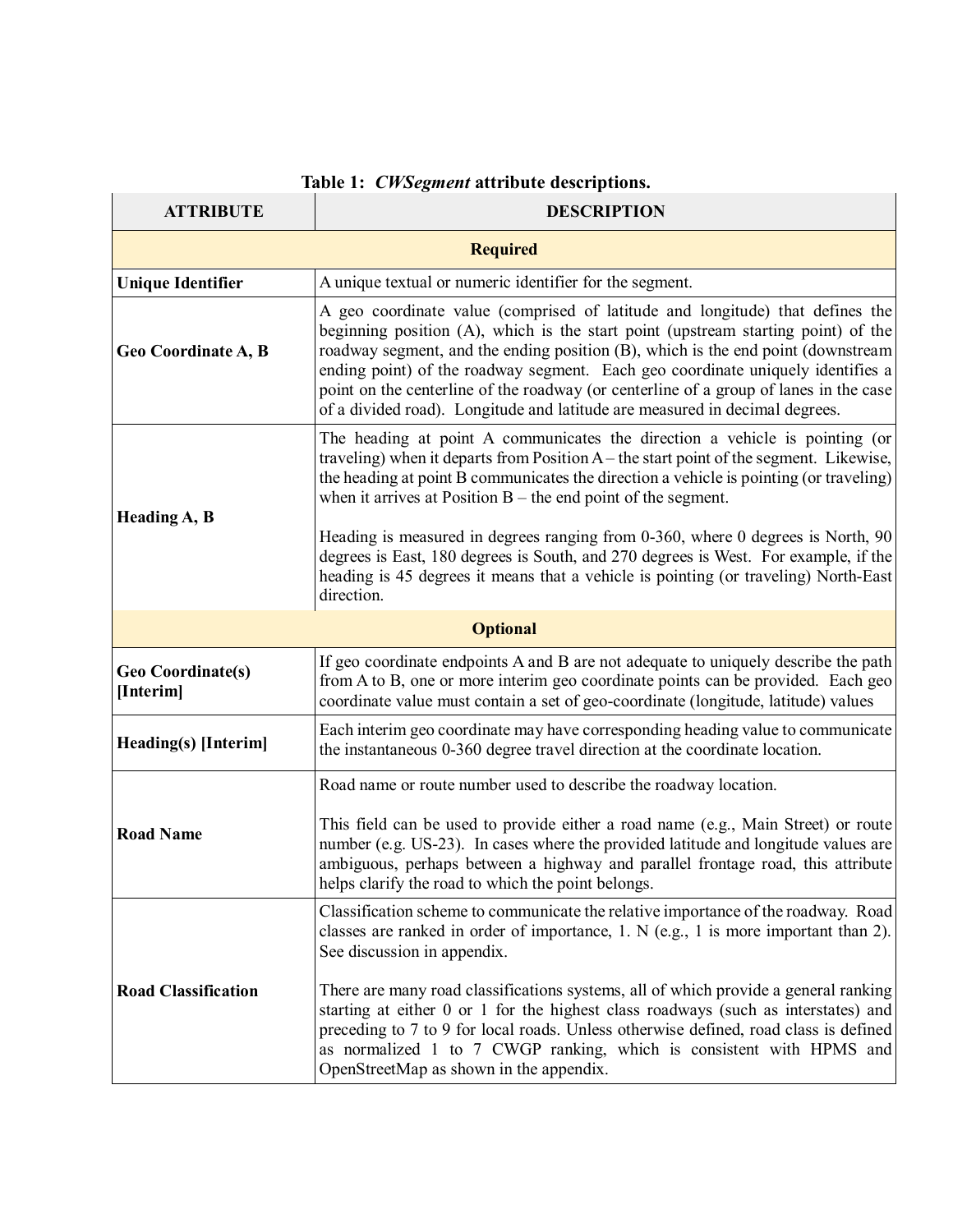| <b>Road Form</b>                           | Classification scheme to communicate the road's physical form. The main purpose<br>of this attribute is to be able to distinguish mainline facilities from ramps.<br>$1 = Divided$ mainline<br>$2 =$ Undivided mainline<br>$3 =$ Ramp<br>$4 = \text{Non-maniline (other than ramp)}$<br>$5 =$ Other                                                                                                                                                                                                                                                                                     |  |  |  |  |
|--------------------------------------------|-----------------------------------------------------------------------------------------------------------------------------------------------------------------------------------------------------------------------------------------------------------------------------------------------------------------------------------------------------------------------------------------------------------------------------------------------------------------------------------------------------------------------------------------------------------------------------------------|--|--|--|--|
| <b>Segment Length</b>                      | Length of the segment in feet. Note that this length accounts for the true road<br>geometry, and is not the straight-line distance between endpoints A and B.                                                                                                                                                                                                                                                                                                                                                                                                                           |  |  |  |  |
| <b>Direction</b>                           | Cardinal (N, S, E, W) or Ordinal (NE, SE, SW, NW) direction associated with the<br>CWSegment location. Ex. Most even number Interstate routes run E-W so a section<br>of I-70 may have cardinal direction of E or W depending on the direction of travel.                                                                                                                                                                                                                                                                                                                               |  |  |  |  |
| <b>Previous, Next segment(s)</b>           | This field provides a way to list the <i>CWSegment</i> that immediately precedes and/or<br>follows the current segment in the same direction of travel.<br>Having knowledge of nearby segments can be useful from multiple perspectives.<br>First, it can help the receiver accurately decode the segment location; if the current<br>location is ambiguous (e.g., multiple segments have similar endpoints and headings),<br>knowing the previous segment can help provide clarity. Additionally, it makes it<br>easier to link nearby segments to facilitate corridor-level analyses. |  |  |  |  |
| <b>User Defined Attribute</b><br>and Value | Recognizing that additional fields may be required in a way that cannot be<br>anticipated at this time, users will be able to add an attribute and value as needed.                                                                                                                                                                                                                                                                                                                                                                                                                     |  |  |  |  |

### **3.2 CWPoint**

Anticipating the need to validate volume estimates for the upcoming re-issue of the VPP and subsequent validation program, a single location along a roadway will be required to be communicated. A *CWPoint* data location uniquely defines a roadway point as defined below. This could be the location of a sign, a sensor, an entry point (break in access or driveway). The interpretation of a *CWPoint* will be application specific. The CWGP definition for required and optional attributes are given below to explicitly define and disambiguate the location reference relative to a roadway as clearly as possible. The *CWPoint* is defined as a point along a roadway, and not a general point in space. Many of the fields parallel that of *CWSegment.*

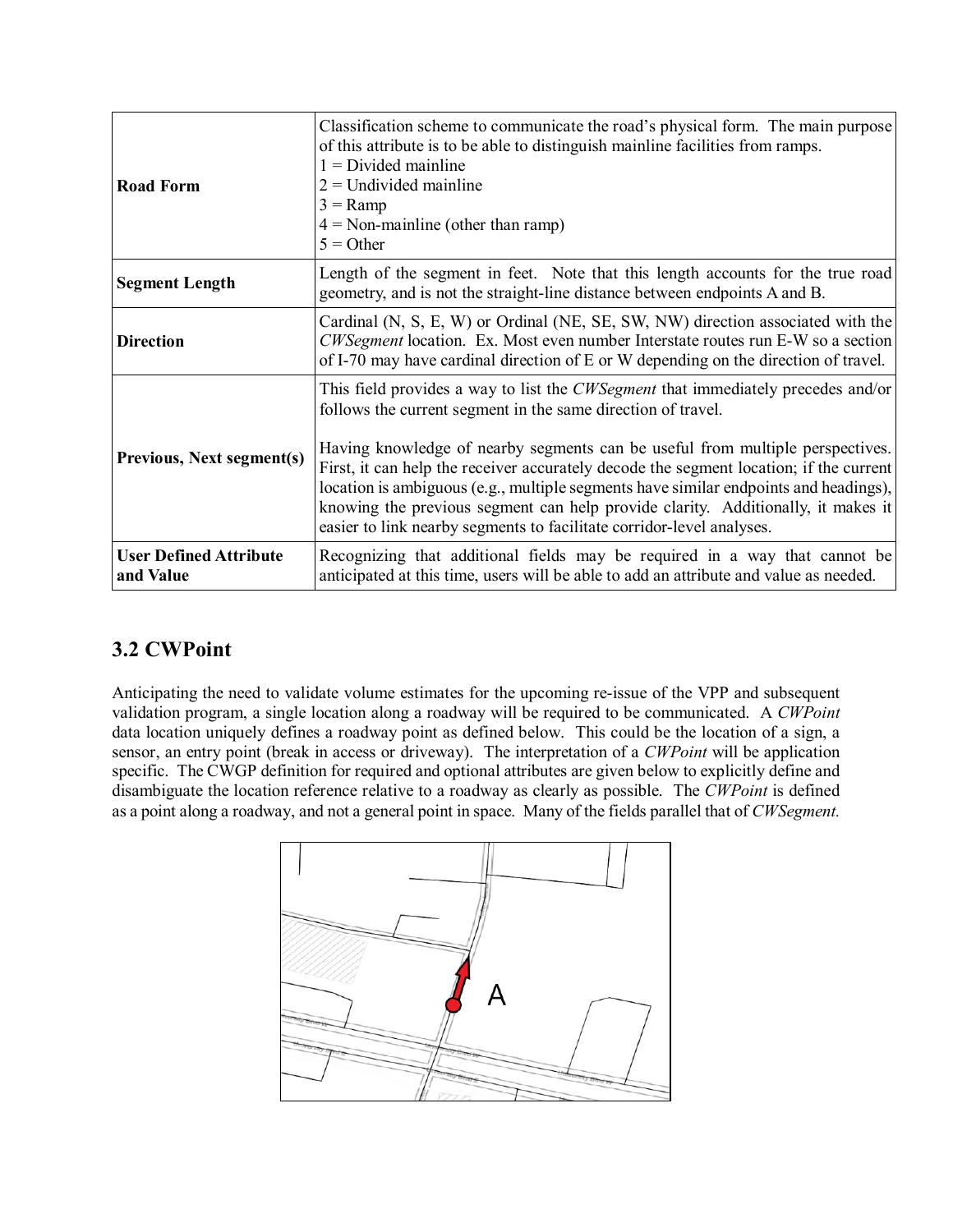#### **Figure 2:** *CWPoint* **geometry**

| <b>ATTRIBUTE</b>                                                                                                                                                                                                                                                                                                                                                                  | <b>DESCRIPTION</b>                                                                                                                                                                                                               |  |  |  |  |  |  |  |
|-----------------------------------------------------------------------------------------------------------------------------------------------------------------------------------------------------------------------------------------------------------------------------------------------------------------------------------------------------------------------------------|----------------------------------------------------------------------------------------------------------------------------------------------------------------------------------------------------------------------------------|--|--|--|--|--|--|--|
|                                                                                                                                                                                                                                                                                                                                                                                   | <b>Required</b>                                                                                                                                                                                                                  |  |  |  |  |  |  |  |
| <b>Unique Identifier</b>                                                                                                                                                                                                                                                                                                                                                          |                                                                                                                                                                                                                                  |  |  |  |  |  |  |  |
| <b>Geo Coordinate A</b>                                                                                                                                                                                                                                                                                                                                                           | A (longitude, latitude) value that uniquely identifies a point on the centerline of the<br>roadway (or centerline of a group of lanes in the case of a divided road). Longitude<br>and latitude are measured in decimal degrees. |  |  |  |  |  |  |  |
| <b>Heading A</b>                                                                                                                                                                                                                                                                                                                                                                  | See description under CWSegment. Because the CWPoint data structure was<br>designed for applications that have an implied heading (e.g. traffic volumes at a<br>point along the roadway) this attribute is mandatory.            |  |  |  |  |  |  |  |
|                                                                                                                                                                                                                                                                                                                                                                                   | <b>Optional</b>                                                                                                                                                                                                                  |  |  |  |  |  |  |  |
| <b>Road Name</b>                                                                                                                                                                                                                                                                                                                                                                  | See description under CWSegment                                                                                                                                                                                                  |  |  |  |  |  |  |  |
| <b>Road Classification</b>                                                                                                                                                                                                                                                                                                                                                        | See description under CWSegment                                                                                                                                                                                                  |  |  |  |  |  |  |  |
| <b>Road Form</b>                                                                                                                                                                                                                                                                                                                                                                  | See description under CWSegment                                                                                                                                                                                                  |  |  |  |  |  |  |  |
| <b>Direction</b>                                                                                                                                                                                                                                                                                                                                                                  | See description under CWSegment. For example, if the point location represents a<br>traffic sensor, the direction attribute can be used to indicate the direction(s) for<br>which volumes are collected.                         |  |  |  |  |  |  |  |
| Lateral offset from the road centerline for precise location in feet. This<br>measurement, which may be used to locate an asset (e.g., sign, sensor, signal) is<br>made relative to the roadway centerline, with positive offsets to the right and<br><b>Offset</b><br>negative offsets to the left when using the Heading value to specify the "forward"<br>direction of travel. |                                                                                                                                                                                                                                  |  |  |  |  |  |  |  |
| <b>User Defined Attribute</b><br>and Value                                                                                                                                                                                                                                                                                                                                        | See description under CWSegment                                                                                                                                                                                                  |  |  |  |  |  |  |  |

#### **Table 2:** *CWPoint* **attribute definitions.**

## **4.0 CWGP Specification**

The initial version of the CWGP data specification consists of a Comma-separated Value (CSV) data format. The CSV specification is useful for transferring simple tabular attribute data in lightweight human-readable text files. Note, since CSV is a 'flat file' format, it can be challenging to express certain logic. For example, an arbitrary number of intermediate coordinates along a segment cannot be encoded easily in a matrix format. Also note that CSV is ill-suited for API applications.

It is envisioned that future versions of CWGP will incorporate additional data formats – likely Extensible Markup Language (XML) and/or JavaScript Object Notation (JSON). These formats – while more complicated – will provide a robust way to express *CWPoint* and *CWSegment* locations, enforce logic rules that define data elements, and are well-suited for exchanging location information via an API.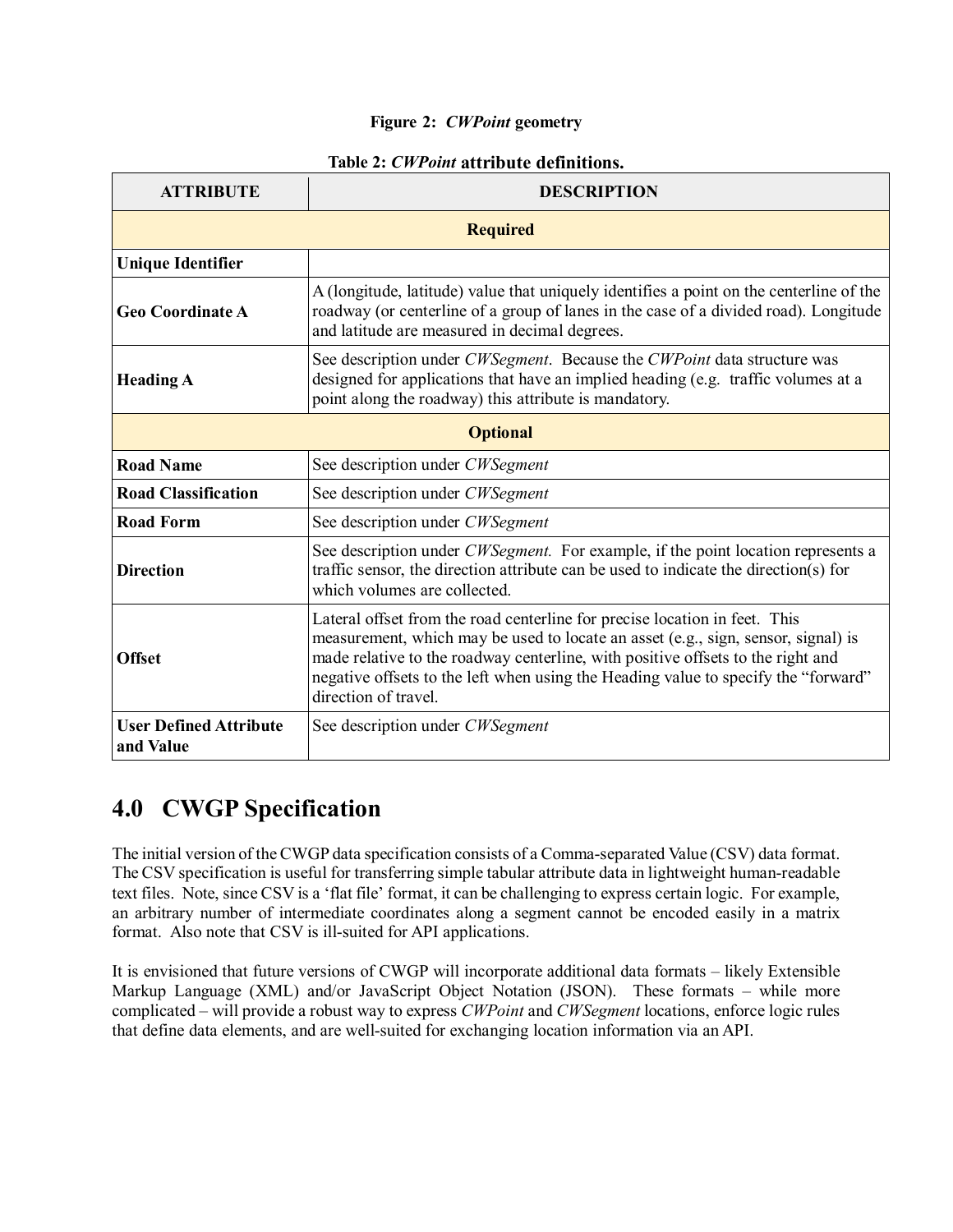# **CSV Specification**

Table 3 lists the CSV column names associated with each previously-described *CWSegment* attribute, while Table 4 does the same thing for *CWPoint* attributes. Additional comments are provided to clarify implementation details when necessary.

| <b>COLUMN NAME</b> | <b>ATTRIBUTE</b>                   | <b>COMMENTS</b>                                                                                                                                                                                                              |
|--------------------|------------------------------------|------------------------------------------------------------------------------------------------------------------------------------------------------------------------------------------------------------------------------|
| <b>Required</b>    |                                    |                                                                                                                                                                                                                              |
| Id                 | Unique Identifier                  |                                                                                                                                                                                                                              |
| LonA               | Geo Coordinate A (longitude)       |                                                                                                                                                                                                                              |
| LatA               | Geo Coordinate A (latitude)        |                                                                                                                                                                                                                              |
| HeadA              | Heading A                          |                                                                                                                                                                                                                              |
| LonB               | Geo Coordinate A (longitude)       |                                                                                                                                                                                                                              |
| LatB               | Geo Coordinate A (latitude)        |                                                                                                                                                                                                                              |
| <b>HeadB</b>       | Heading A                          |                                                                                                                                                                                                                              |
| <b>Optional</b>    |                                    |                                                                                                                                                                                                                              |
| LonInterim         |                                    | Space-separated list of intermediate longitude values.<br>Interim Geo Coordinates (longitude) Note that commas are not used to separate values<br>because CSV files are already comma-delimited.<br>E.g., $lon1 lon2$ $lonN$ |
| LatInterim         | Interim Geo Coordinates (latitude) | Space-separated list of intermediate latitude values<br>E.g., lat1 lat2 $\dots$ lonN                                                                                                                                         |
| HeadInterim        | <b>Interim Headings</b>            | Space-separated list of intermediate heading values<br>E.g., head1 head2  headN                                                                                                                                              |
| <b>RoadName</b>    | Road Name                          |                                                                                                                                                                                                                              |
| <b>RoadClass</b>   | Road Classification                |                                                                                                                                                                                                                              |
| <b>RoadForm</b>    | Road Form                          |                                                                                                                                                                                                                              |
| LengthFeet         | SegmentLength                      |                                                                                                                                                                                                                              |
| <b>Direction</b>   | Direction                          |                                                                                                                                                                                                                              |
| PrevSegId          | Previous Segment Identifier        |                                                                                                                                                                                                                              |
| <b>NextSegId</b>   | Next Segment Identifier            |                                                                                                                                                                                                                              |
| [UserDefined]      | <b>User Defined</b>                | User may define the name of the column to<br>communicate additional attributes.                                                                                                                                              |

|  |  |  |  | Table 3: CWSegment attributes for CSV specification |
|--|--|--|--|-----------------------------------------------------|
|--|--|--|--|-----------------------------------------------------|

|  |  |  |  |  | Table 4: <i>CWPoint</i> attributes for CSV specification |
|--|--|--|--|--|----------------------------------------------------------|
|--|--|--|--|--|----------------------------------------------------------|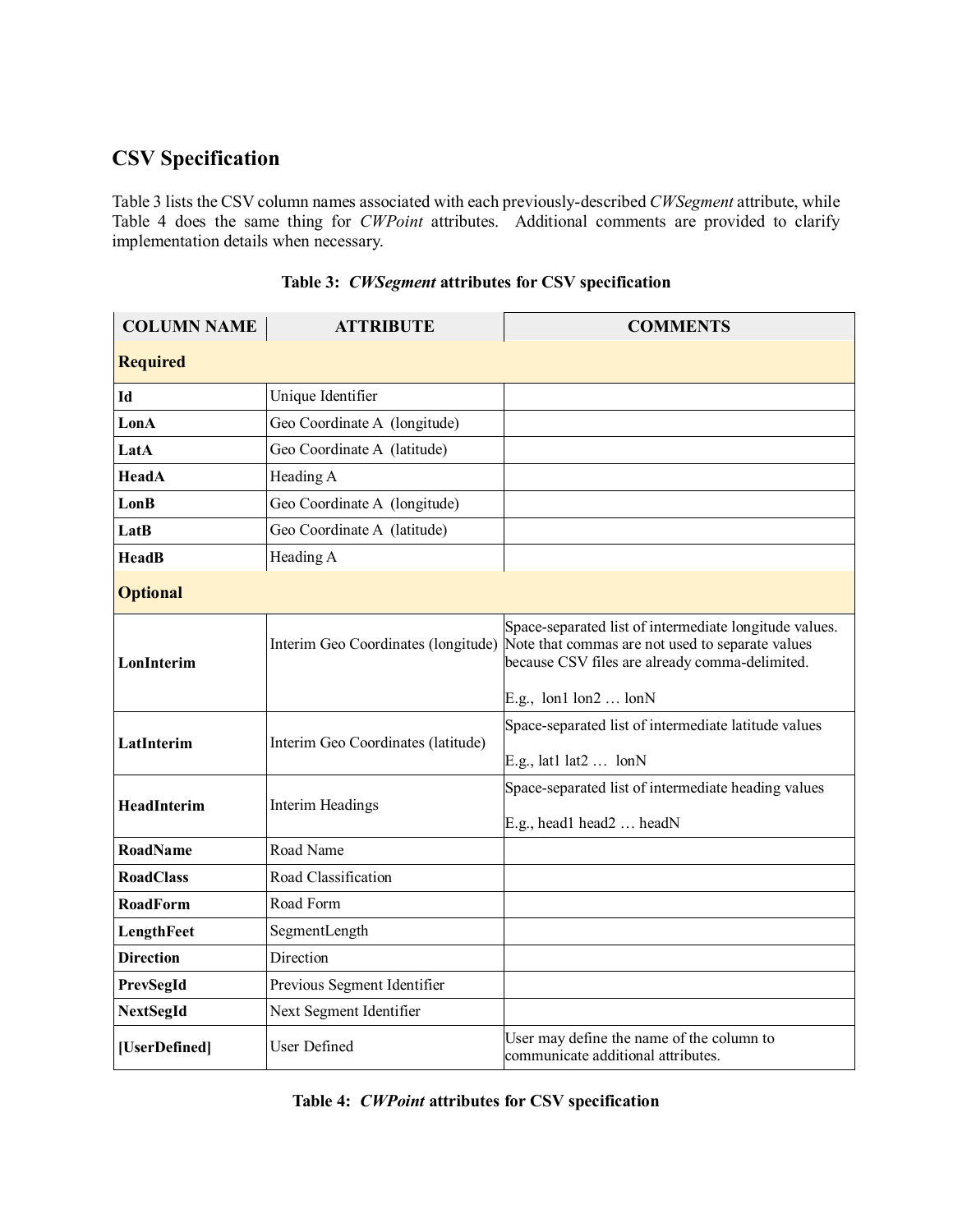| <b>COLUMN NAME</b>            | <b>ATTRIBUTE</b>             | <b>COMMENTS</b>                                                                 |  |  |  |  |  |  |
|-------------------------------|------------------------------|---------------------------------------------------------------------------------|--|--|--|--|--|--|
| <b>Required</b>               |                              |                                                                                 |  |  |  |  |  |  |
| Id                            | Unique Identifier            |                                                                                 |  |  |  |  |  |  |
| LonA                          | Geo Coordinate A (longitude) |                                                                                 |  |  |  |  |  |  |
| LatA                          | Geo Coordinate A (latitude)  |                                                                                 |  |  |  |  |  |  |
| HeadA                         | Heading A                    |                                                                                 |  |  |  |  |  |  |
|                               | <b>Optional</b>              |                                                                                 |  |  |  |  |  |  |
| <b>RoadName</b>               | Road Name                    |                                                                                 |  |  |  |  |  |  |
| <b>RoadClass</b>              | Road Classification          |                                                                                 |  |  |  |  |  |  |
| <b>RoadForm</b>               | Road Form                    |                                                                                 |  |  |  |  |  |  |
| <b>Direction</b>              | Direction                    |                                                                                 |  |  |  |  |  |  |
| <b>Offset</b>                 | Offset                       |                                                                                 |  |  |  |  |  |  |
| User Defined<br>[UserDefined] |                              | User may define the name of the column to<br>communicate additional attributes. |  |  |  |  |  |  |

# **5.0 Encoding and Decoding CWGP locations**

### **Encoding CWGP locations from the sender's map**

Encoding CWGP locations (i.e., transferring location information from the sender's basemap into a CWGP location reference in CSV format) is intended to be as straightforward as possible. It intentionally does not require the sender to have access to a routable basemap to be able to generate the location references, recognizing that many potential users, such as state transportation agencies, use GIS basemaps that are not suitable for routing purposes.

Instead, CWGP simply requires the sender to prepare a CSV file using the basic coordinate or attribute information previously described. Any modern GIS software (e.g., QGIS, ArcGIS) and many geospatial software libraries (e.g., GeoPandas, Shapely) are capable of extracting geocoordinates from GIS basemap layers, which can be used to obtain the require coordinate and heading information. Additionally, it would be conceptually straightforward to develop an open-source software tool to facilitate the conversion process in an automated (or semi-automated) manner.

### **Decoding CWGP locations on the receiver's map**

Decoding CWGP locations (i.e., associating the CWGP location references with locations on the receiver's basemap) is not prescribed as part of the specification. One reason for this is that the most efficient approach for each basemap is dependent on the structure of each basemap, supporting software tools, and how much information is provided by the sender. Reasonable approaches may include various combinations of the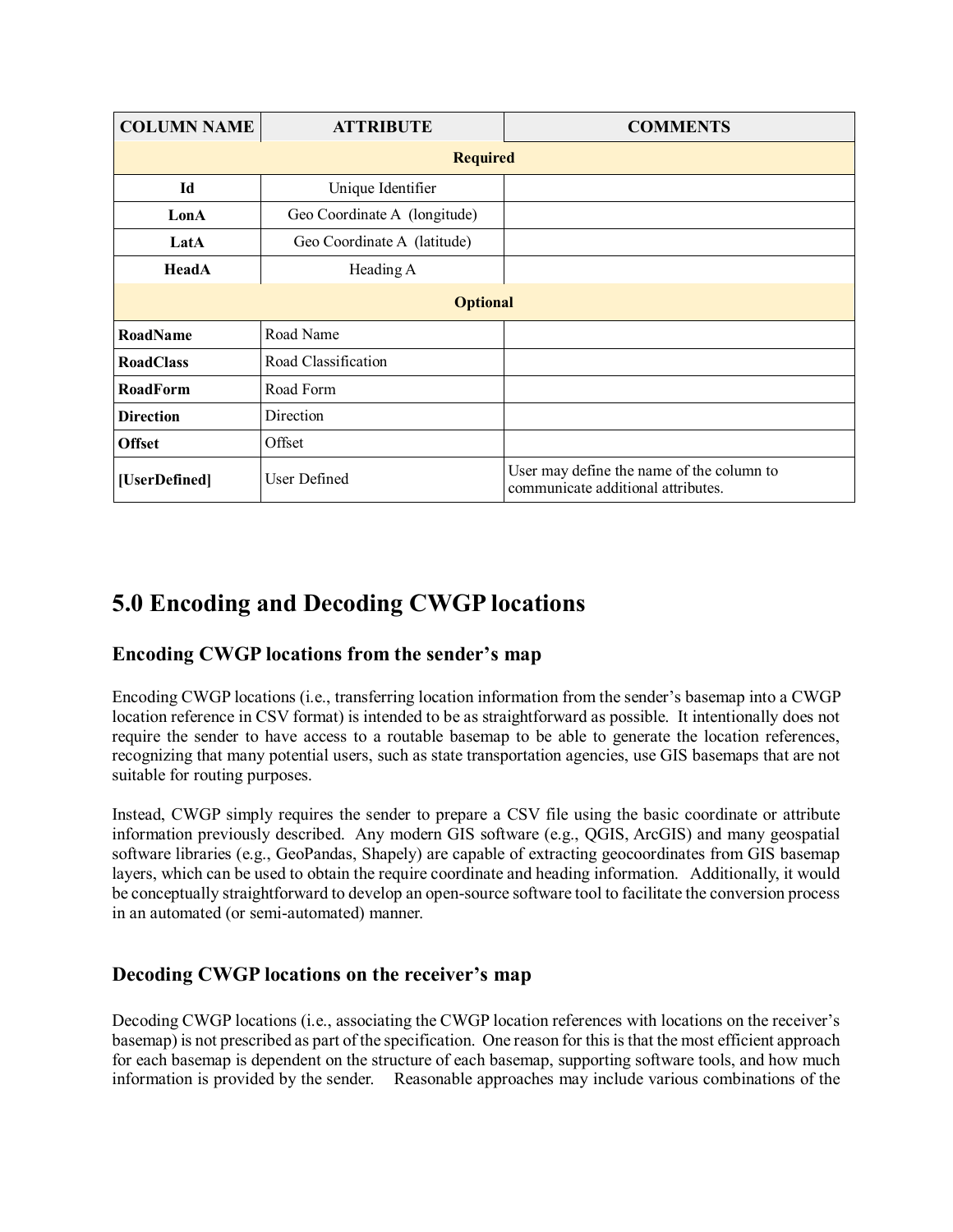following strategies, beginning with simple approaches and moving to more complex ones when it is warranted for disambiguation:

- *Simple spatial search:* Finding nearest Point or Segment location based on spatial proximity and headings
- *Utilizing optional textual data:* Information about road names / route numbers can be integrated to make simple spatial searches more robust.
- *Utilizing optional topological data:* Information about previous and next CWSegments (optional attributes) may be helpful for disambiguating complex locations. If the previous or next segments were successfully located, it may give insight into the current location.
- *Map Matching / Routing:* When only endpoints (or endpoints plus a handful of intermediate "via points") are provided, map matching algorithms -- or existing software that implements them -- can be employed to find the most plausible set of intermediate coordinates, and thus form a more granular LineString geometry that can be used for spatial searches or in conflation algorithms. Examples of these of map matching and routing services include Open Source Routing Machine (OSRM) and pgRouting.
- *Conflation techniques*: Advanced conflation algorithms typically require full segment geometries, and thus require a detailed polyline representation of each *CWSegment* – a task that likely first requires map matching or routing. Afterwards, the segments can be assigned to a target basemap via various network conflation approaches – e.g., curve similarity matching, etc.

## **6.0 Examples**

The following two examples illustrate common uses cases for CWGP. The first uses *CWSegments* to define custom road segments for travel time validation purposes, while the second uses *CWPoints* to describe individual point locations along a roadway for validating traffic volumes.

### *CWSegment* **for VPP travel time validation**

VPP probe speed and travel time data are regularly validated by spot-checking data quality at select roadway locations. Ground truth travel time data is collected along custom road segments, which are defined such that the endpoints align with the locations of traffic sensors in the field. *CWSegments* provide a simple way to communicate these validation locations to vendors, who must subsequently provide their probe-based speed/travel time data for the same locations.

For example, Figure 3 shows the locations of wireless re-identification traffic monitoring (WRTM) sensors placed along two corridors near Boston, MA during a recent VPP travel time validation effort. Custom roadway segments are defined between adjacent WRTM sensors in the direction of traffic flow, and used as the spatial basis for comparing VPP speed/travel time data.

Figure 4 shows three such sample segments, which are described via *CWSegment* specification in CSV format in Table 5. For each segment, "A" represents the segment start point, "B" represents the endpoint, and the arrows communicate the instantaneous travel direction at each endpoint. Note that all mandatory attributes (i.e., Id, LonA, LatA, HeadA, LonB, LatB, HeadB) are provided, and a handful of others are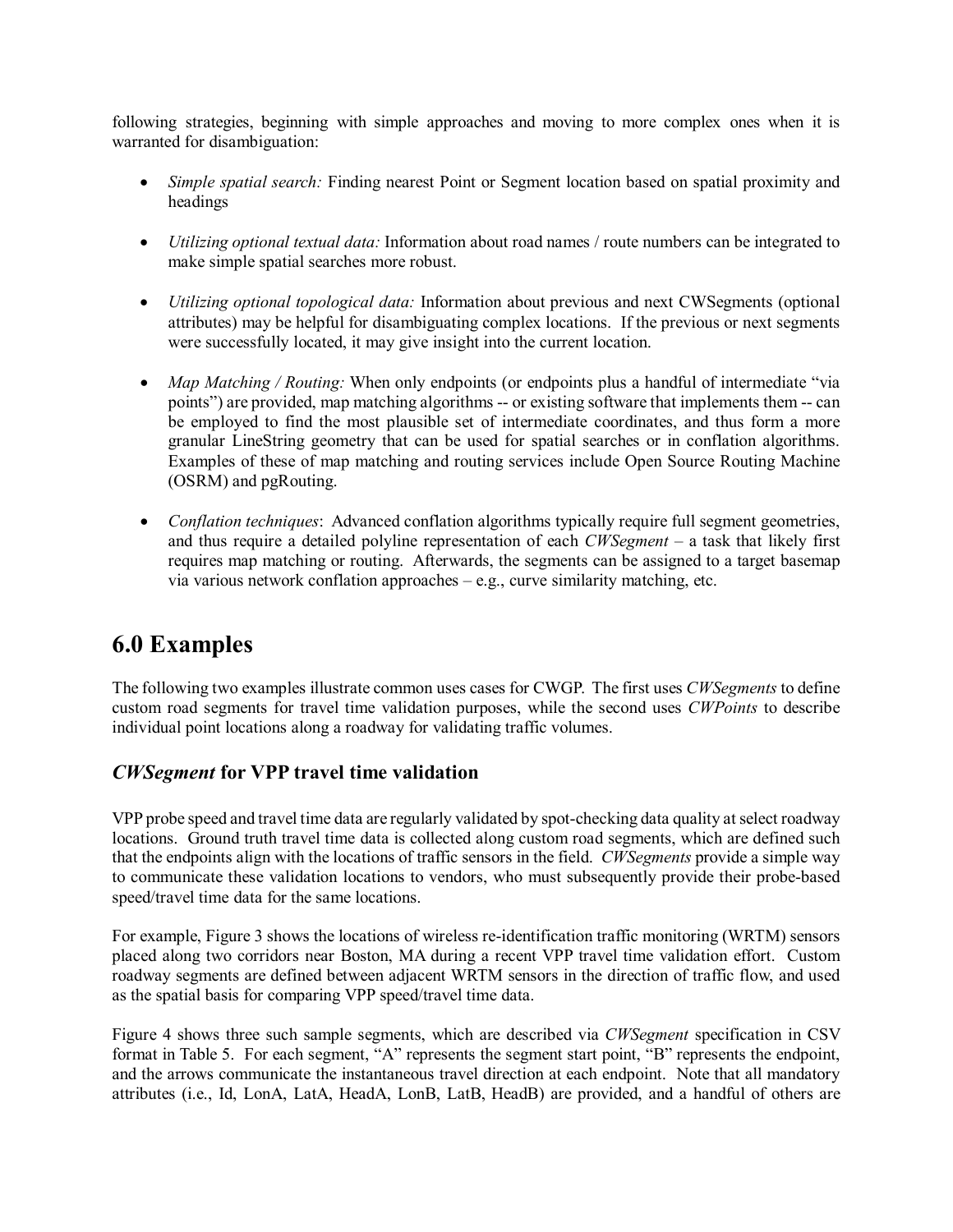included for clarity. In these cases, there is not much additional information needed beyond the endpoint locations and headings, but the road name/class/form can help disambiguate in more complex scenarios.



**Figure 3. Traffic sensor locations from a recent VPP travel time validation effort.**



**Figure 4. Validation segments are defined between adjacent sensors, and can be communicated via**  *CWSegments.* **A is the start point, B is the endpoint, and the arrows indicate the travel heading.**

| Id              | LonA                 | LatA    | HeadA | LonB           | LatB    | HeadB | <b>RoadName</b> | RoadClass | RoadForm | LengthFeet |
|-----------------|----------------------|---------|-------|----------------|---------|-------|-----------------|-----------|----------|------------|
| $MA01-$<br>0001 | 1.1183<br>71<br>$-1$ | 42.4962 | 180   | . 1.1079<br>71 | 42.4696 | 159   | $I-93$          |           |          | 10301      |

**Table 5. Sample validation segments from Figure 4 in** *CWSegment* **CSV format**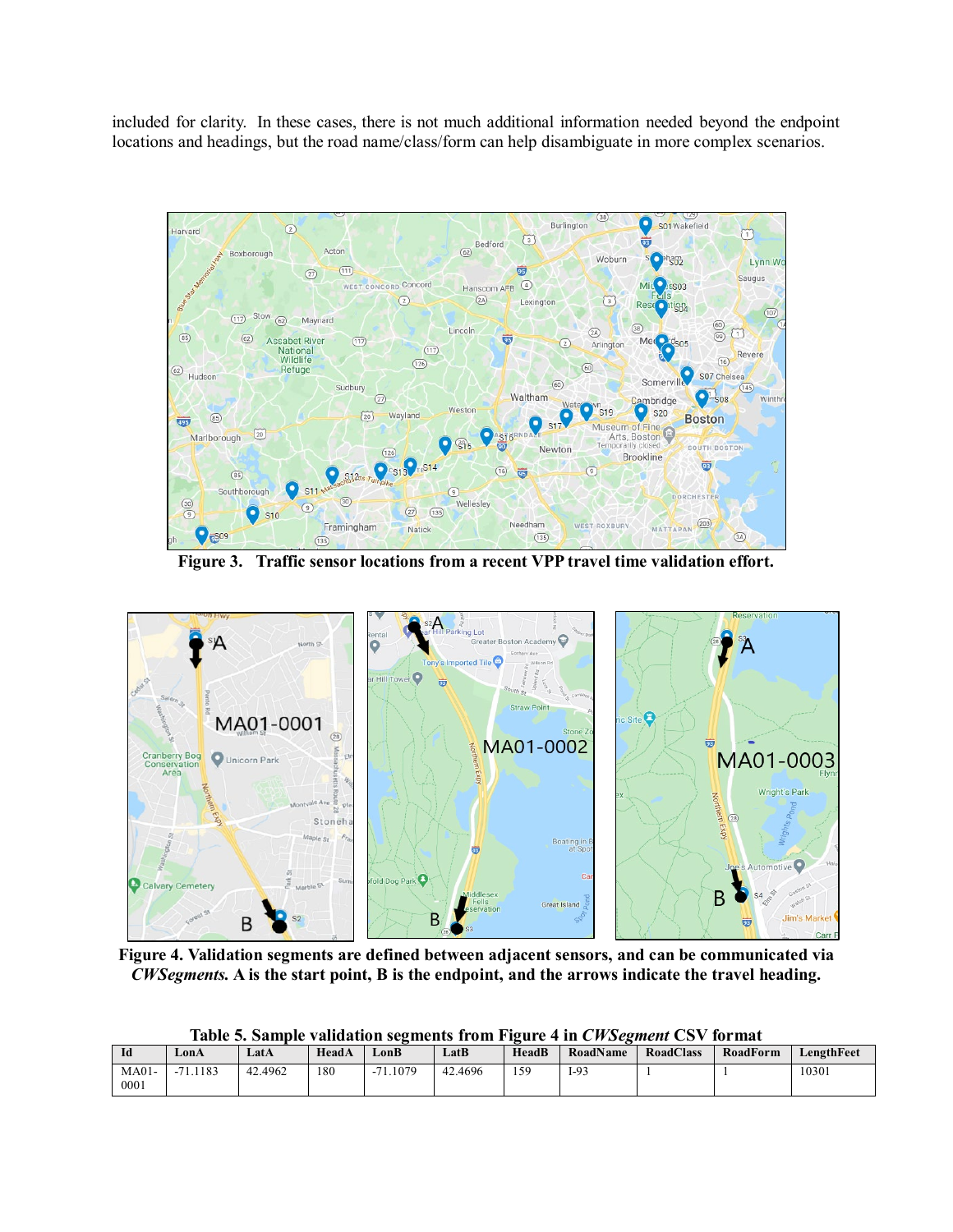| $MA01-$<br>0002 | 1.1079<br>71<br>- 1  | 42.4696 | 156 | .1042<br>71                            | 42.4512 | 193 | $I-93$ |  | 7102 |
|-----------------|----------------------|---------|-----|----------------------------------------|---------|-----|--------|--|------|
| $MA01-$<br>0003 | 1.1042<br>71<br>$-1$ | 42.4512 | 193 | $-71.1028$<br>$\overline{\phantom{a}}$ | 42.4348 | 167 | $I-93$ |  | 6083 |

#### *CWPoint* **for VPP volume validation**

In anticipation of traffic volumes being included in the next iteration of VPP, the validation team envisions using CWPoint data elements to reference the roadway location (and specific traffic direction) associated with volume data. In this context, the validation team may obtain ground-truth traffic counts (e.g., via field measurements or video-based processing) at a known location, and request that VPP vendors provide a corresponding volume estimate for the same time period at the location described via a *CWPoint.*

As an example, Figure 5 shows a sample location where ground truth count data was collected along I-93 in the Northbound direction. Table 6 provides an example of a CSV-based *CWPoint* that communicates this location. Note that in additional to the mandatory attributes (Id, LonA, LatA, HeadA), additional attributes are included (RoadName, RoadClass, RoadForm, Direction) to help disambiguate the roadway from a nearby frontage road (Mystic Valley Pkwy) that carries traffic the same direction. However, by specifying RoadName = I-93, RoadClass = 1 (i.e., highest functional class), RoadForm = 1 (Divided mainline), it's clear that the location being referenced is indeed the freeway.



**Figure 5. Sample traffic volume validation location.**

|  | Table 6: Sample traffic volume validation location from Figure 5 in CWPoint CSV format |  |  |  |  |  |  |  |  |  |
|--|----------------------------------------------------------------------------------------|--|--|--|--|--|--|--|--|--|
|--|----------------------------------------------------------------------------------------|--|--|--|--|--|--|--|--|--|

| Id      | LonA      | Lat A    | HeadA | RoadName | RoadClass | RoadForm | <b>Direction</b> |
|---------|-----------|----------|-------|----------|-----------|----------|------------------|
| $MA01-$ | -71.09991 | 42.40679 | 327   | -93      |           |          |                  |
| $VOL-1$ |           |          |       |          |           |          |                  |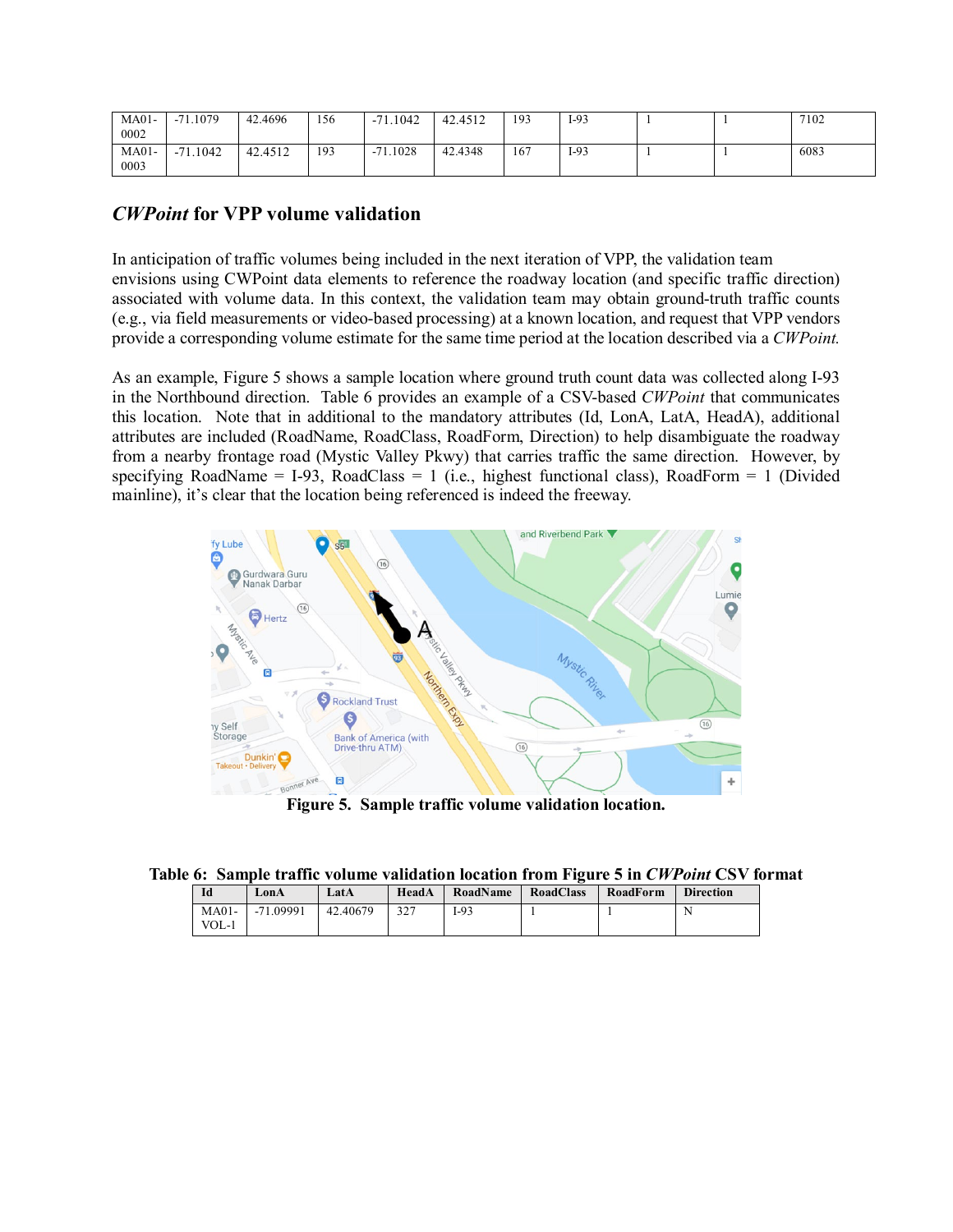# **Appendix A: Road Classification**

The CWGP road classification system uses a simple ranking of functional road classes from most important to least important. Many map providers have different ways of classifying roadways (e.g., TMC maps use functional road class (FRC), HPMS uses Functional System (F\_SYSTEM), OpenStreetMap uses a set of allowable 'highway' tag values). To make this classification attribute compatible with any desired scheme, it simply uses integer values to specify relative importance. Below are examples of common mappings between the CWGP integer classification values and other functional classification systems.

| <b>CWGP Road Classification</b> | <b>HPMS Functional System (F SYSTEM)</b>            |
|---------------------------------|-----------------------------------------------------|
|                                 | Interstate                                          |
| 2                               | Principal Arterial – Other Freeways and Expressways |
| 3                               | Principal Arterial - Other                          |
| 4                               | Minor Arterial                                      |
|                                 | Major Collector                                     |
| 6                               | Minor Collector                                     |
|                                 | Local                                               |

#### **Example – HPMS Functional System**

#### **Example – OpenStreetMap [\(link\)](https://wiki.openstreetmap.org/wiki/Key:highway)**

| <b>CWGP Road Classification</b> | <b>OpenStreetMap Highway Values</b> |
|---------------------------------|-------------------------------------|
|                                 | Motorway                            |
| 2                               | Trunk                               |
| 3                               | Primary                             |
| 4                               | Secondary                           |
| 5                               | Tertiary                            |
| 6                               | Unclassified                        |
|                                 | Residential                         |

#### **Example – TomTom Functional Road Class [\(link\)](https://developer.tomtom.com/traffic-stats/support/faq/what-are-functional-road-classes-frc)**

| <b>CWGP Road Classification</b> | <b>TomTom FRC</b>                                       |
|---------------------------------|---------------------------------------------------------|
|                                 | FRC 0: Motorways; Freeways; Major Roads                 |
|                                 | <b>FRC 1: Major Roads less important than Motorways</b> |